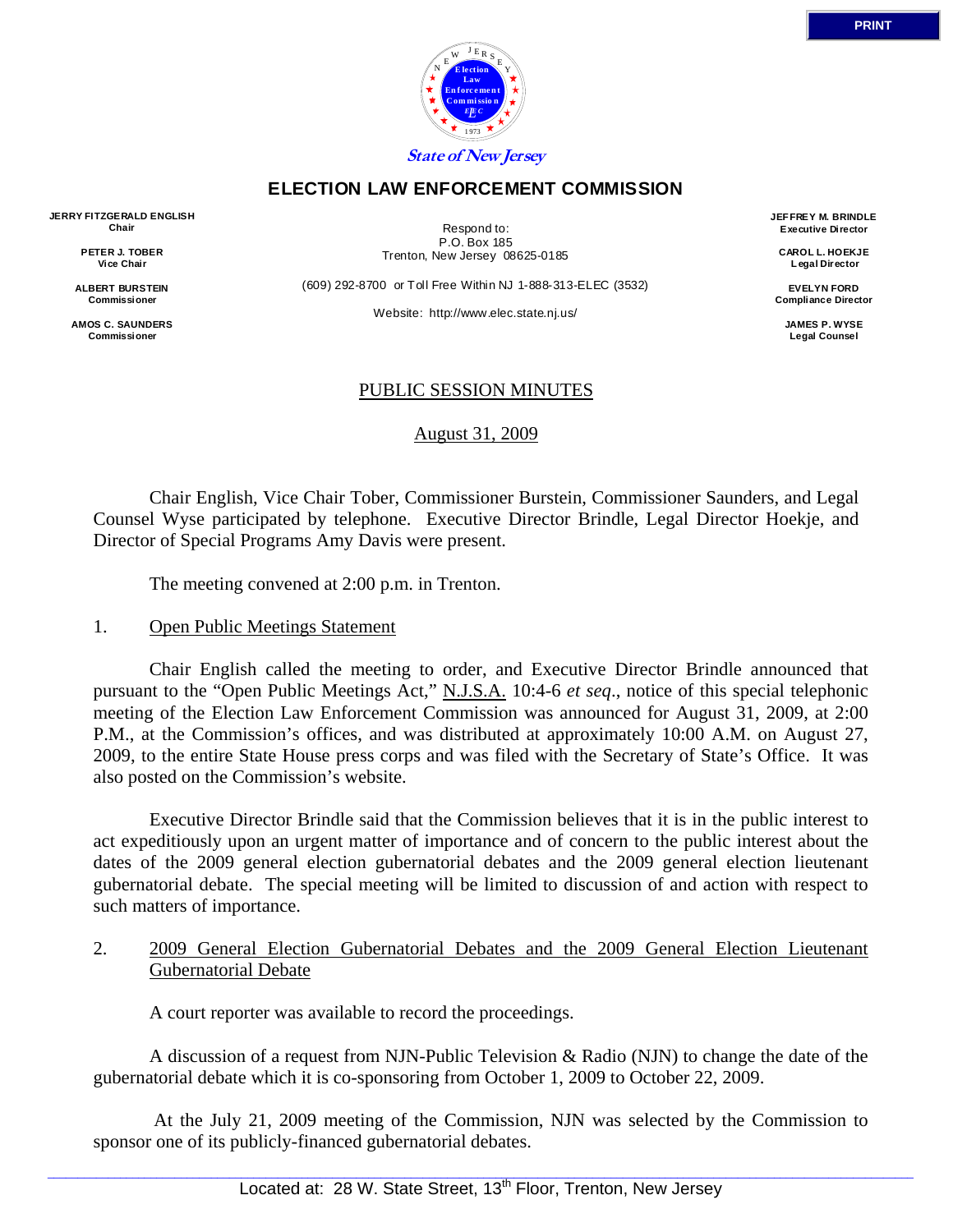## Public Session Minutes August 31, 2009 Page 2

 As part of its application, NJN provided eight possible dates for conducting said debate. Among those dates was October 1, 2009 and October 22, 2009.

 In subsequent discussions with staff, NJN indicated that following discussions with the two other sponsors (Leadership New Jersey and William Paterson University) it would hold its debate on October 1, 2009. Moreover, Leadership New Jersey would hold the lieutenant gubernatorial debate on October 8, 2009 and William Paterson University would hold the second gubernatorial debate on October 16, 2009. By law, the lieutenant gubernatorial debate is required to be the middle debate.

 Subsequently, on August 24, 2009, Michael Aron from NJN submitted a request to change the aforementioned agreed upon debate to Thursday, October 22, at 8:00 p.m. rather than October 1, 2009. NJN had indicated that it was making said request in order to include Governor Jon S. Corzine along with candidates Christopher Christie and Christopher Daggett in the public financing debate. NJN also requested a change in the debate format plan to eliminate the 15 minute segment of the debate for candidates to ask each other questions. Instead, the format would be changed to include more taped questions. The request was made pursuant to N.J.A.C. 19:25-15.52A Notification to Commission of change of debate plans.

 If the change of date request were to be approved, the lieutenant governor debate date would require changing in order to conform with the statutory requirement that the lieutenant governor debate be the middle debate.

 As a result of the NJN's request, a special meeting of the Commission was scheduled for August 31, 2009.

 The special meeting of the Commission was well attended by the public. Testifying before the Commission on the issue were:

- State Senator William Baroni;  $14<sup>th</sup>$  Legislative District;
- Edward Rodgers, Public Affairs Producer, NJN-Public Television & Radio;
- Jim Hooker, Senior Anchor, NJN-Public Television & Radio;
- Thomas Dallessio, Executive Director, Leadership New Jersey;
- Richard Crooker, Attorney for Chris Daggett and Frank Esposito Campaign;
- William Stepien, Campaign Manager, Chris Christie and Kim Guadagno Campaign;
- Patrick Dedeo, William Paterson University; and,
- Patrick Murray, Director of the Monmouth University Polling Institute.

 Following questions and comments by the Commissioners, Chair English entertained two motions. They are as follows:

 Commissioner Burstein moved that the Commission approve the debate change of date by NJN to October 22, 2009. The motion was seconded by Chair English. Chair English and Commissioner Burstein voted in favor and Vice Chair Tober and Commissioner Saunders voted to oppose the motion. Thus, the vote was tied at 2-2.